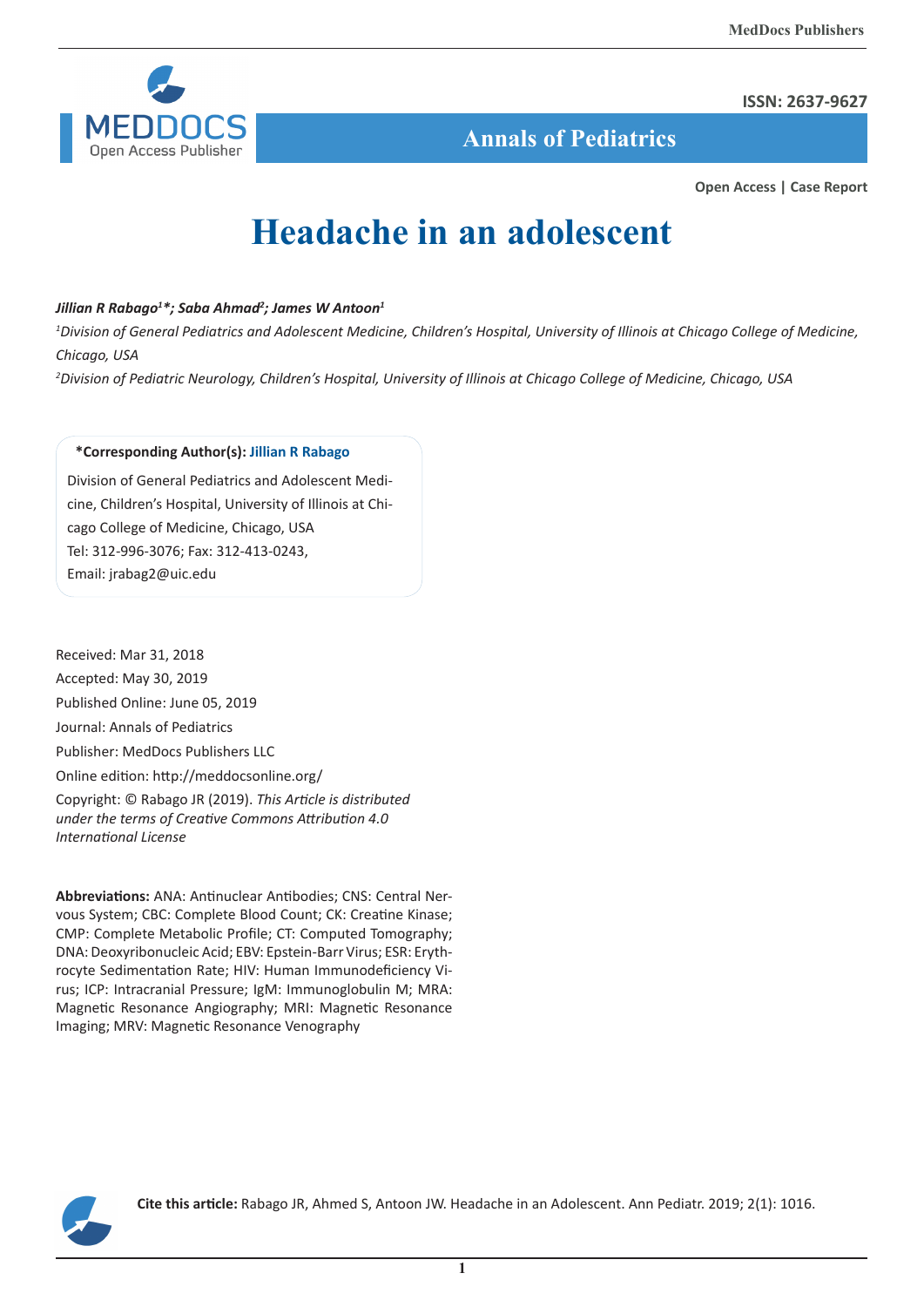#### **Case presentation**

A 17-year-old previously healthy female presented to the emergency department from her ophthalmology clinic for seven days of sharp, throbbing, frontal headaches and new onset papilledema. She endorsed six weeks of fatigue with weakness, seven days of chills and sore throat, three days of rhinorrhea, neck pain, right neck swelling and bilateral eyelid swelling. She reported having headaches responsive to over the counter pain medications in the past. Three days prior to presentation, she presented at an outside hospital's emergency room for her headaches. A limited laboratory work-up at that time was normal, head CT was negative for any intracranial pathology, and she was discharged with a diagnosis of viral upper respiratory infection.

On admission, she had a blood pressure of 105/70 mmHg, heart rate of 74 beats per minute, respiratory rate of 14 and 98% oxygen saturation, bilateral papilledema and right sided tender cervical lymphadenopathy. Her neurological exam, including strength, sensation and cranial nerves exam was unremarkable. Laboratories were notable for leukocytosis, transaminitis and elevated Erythrocyte Sedimentation Rate (ESR). Complete Blood Count (CBC), Complete Metabolic Profile (CMP), coagulation studies, urinalysis and respiratory viral panel were all otherwise unremarkable. Further evaluation included testing for Tuberculosis, Human Immunodeficiency Virus (HIV) and Antinuclear Antibodies (ANA) in addition to an elevated Creatine Kinase (CK), all of which were negative. EBV Immunoglobulin M (IgM) was positive. Magnetic Resonance Angiography (MRA) of the brain and orbits were unremarkable. Magnetic Resonance Venography (MRV) demonstrated hypoplastic appearance of the distal right transverse sinus and Magnetic Resonance Imaging (MRI) showed maxillary sinus disease (Figures 1A and 1B). Lumbar puncture revealed an elevated opening pressure of 55cmH20.



**Figure 1a:** Magnetic Resonance Venography (MRV) with hypoplastic appearance of the distal right transverse sinus



**Figure 1b:** Magnetic Resonance Imaging (MRI) with maxillary sinus disease

| Table 1: Differential for Increased ICP    |
|--------------------------------------------|
| Trauma                                     |
| <b>Brain Abscess</b>                       |
| Hydrocephalus                              |
| Pseudotumor Cerebri                        |
| Lead encephalopathy                        |
| Reyes Syndrome                             |
| Hyperthermia                               |
| Acidosis                                   |
| Anesthetic agents (esp. Halothane)         |
| Hypertension                               |
| Pulmonary Insufficiency -> CO2 retention   |
| Guillain-Barre syndrome                    |
| <b>Certain Spinal Cord Tumors</b>          |
| <b>Venous Sinus Thrombosis</b>             |
| <b>Obstructive Sleep Apnea</b>             |
| Anemia                                     |
| Drug-related                               |
| <b>Renal Failure</b>                       |
| Endocrinopathies, ie: Cushing's, Addison's |
| Meningitis                                 |

## **Diagnosis**

Increased Intracranial Pressure (ICP) due to EBV infection.

## **Clinical Course**

The patient's headache markedly improved following lumbar puncture. Due to her positive EBV IgM, correlating clinical symptoms and improvement of headache with CSF removal, a diagnosis of increased ICP due to EBV infection was made. The patient was started on acetazolamide and discharged home on hospital day 1. At her follow-up appointment three weeks af